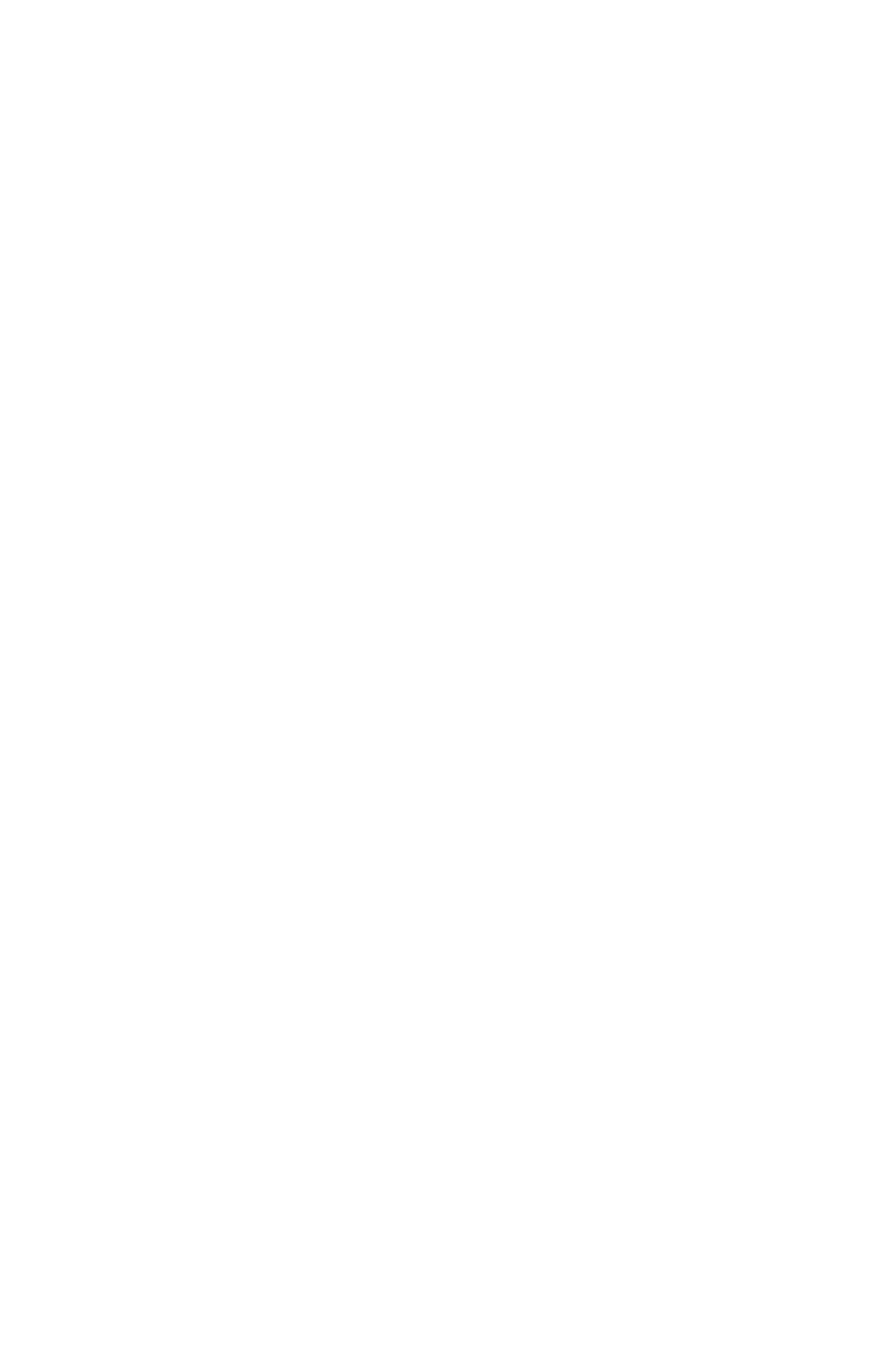*American Mathematical Society*

# Josiah Willard Gibbs Lecture

Wednesday, January 15, 2014 8:30–9:30 PM

Ballrooms 1 & 2 4th Floor Baltimore Convention Center Baltimore, MD

### Machines that See, Powered by Probability

Andrew Blake Microsoft Research Cambridge

*To commemorate the name of Professor Gibbs, the American Mathematical Society established an honorary lectureship in 1923 to be known as the Josiah Willard Gibbs Lectureship. The lectures are of a semipopular nature and are given by invitation. They are usually devoted to mathematics or its applications. It is hoped that these lectures will enable the public and the academic community to become aware of the contribution that mathematics is making to present-day thinking and to modern civilization.*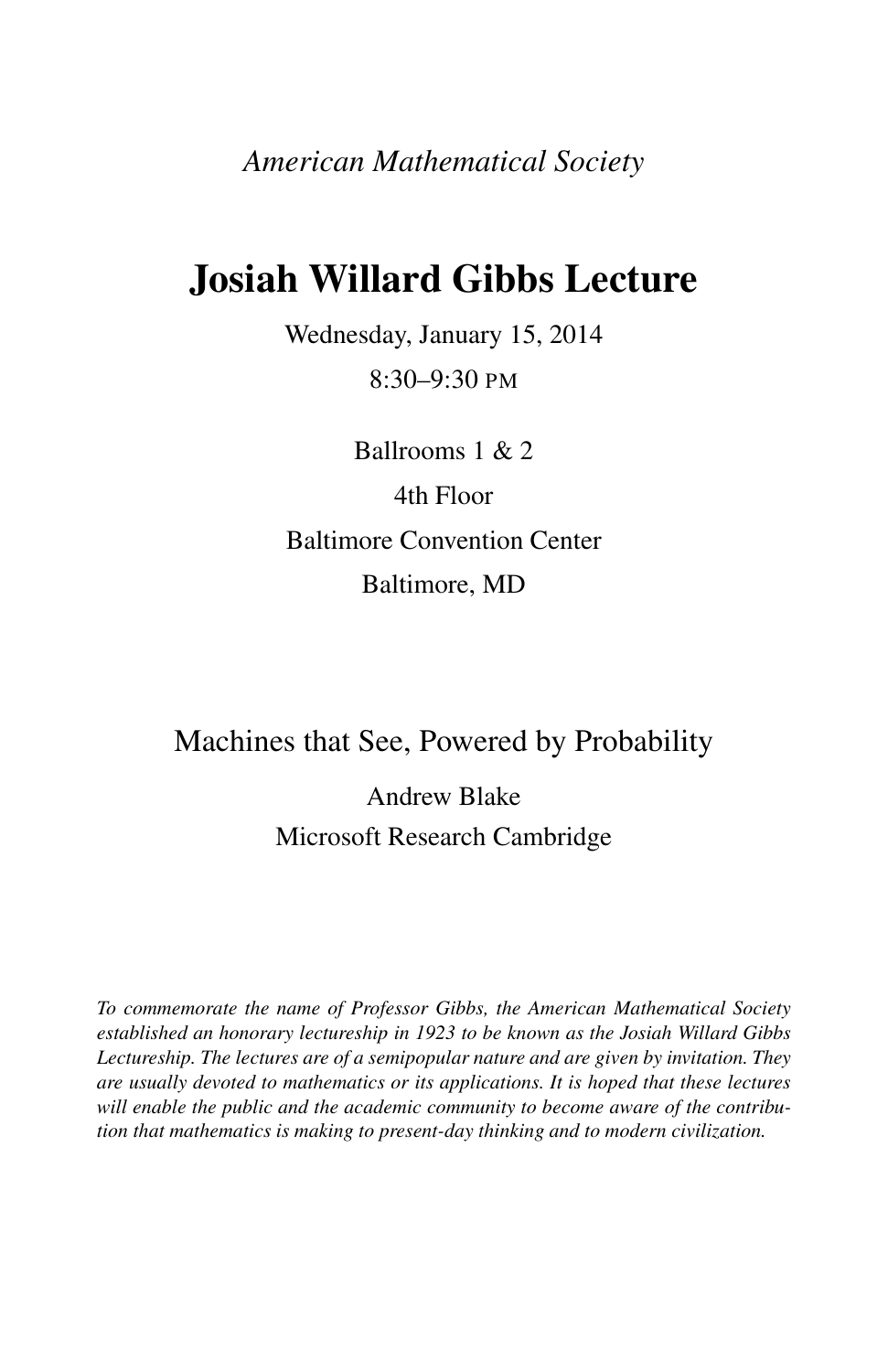#### Abstract

Machines with some kind of ability to see have become a reality in the last decade, and we see vision capabilities in cameras and photography, cars, graphics software, and in the user interfaces to appliances. Such machines bring benefits to safety, consumer experiences, and healthcare, and their operation is based on mathematical ideas.

The visible world is inherently ambiguous and uncertain so estimation of physical properties by machine vision often relies on probabilistic methods. Prior distributions over shape can help significantly to make estimators for finding and tracking objects more robust. Learned distributions for colour and texture are used to make the estimators more discriminative. These ideas fit into a philosophy of vision as inference: exploring hypotheses for the contents of a scene that explain an image as fully as possible. More recently this explanatory approach has partly given way to powerful, direct estimation methods, whose operating parameters are learned from large data sets. Perhaps the most capable vision systems will come ultimately from some kind of fusion of the two approaches.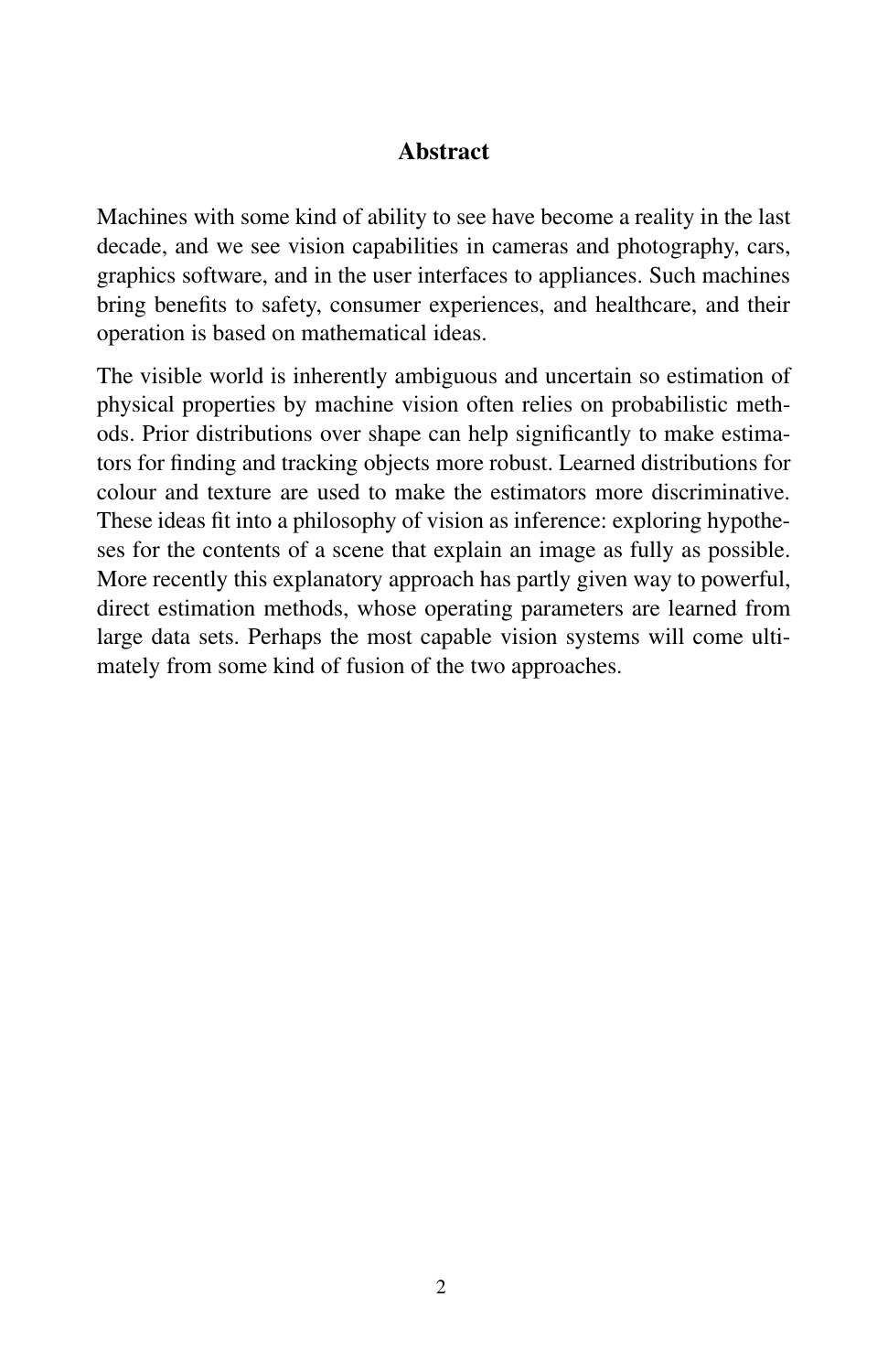#### Andrew Blake

Andrew Blake is a Microsoft Distinguished Scientist and the Laboratory Director of Microsoft Research Cambridge, England. He joined Microsoft in 1999 as a Senior Researcher to found the Computer Vision group. In 2008 he became a Deputy Managing Director at the lab, before assuming his current position in 2010. Prior to joining Microsoft, Andrew trained in mathematics and electrical engineering in Cambridge, England, and studied for a doctorate in Artificial Intelligence in Edinburgh. He was an academic for 18 years, latterly on the faculty at Oxford University, where he was a pioneer in the development of the theory and algorithms that can make it possible for computers to behave as seeing machines.

He has published several books including "Visual Reconstruction" with A. Zisserman (MIT press), "Active Vision" with A. Yuille (MIT Press), and "Active Contours" with M. Isard (Springer-Verlag). He has twice won the prize of the European Conference on Computer Vision, with R. Cipolla in 1992 and with M. Isard in 1996, and was awarded the IEEE David Marr Prize (jointly with K. Toyama) in 2001.

In 2006 the Royal Academy of Engineering awarded him its Silver Medal and in 2007 the Institution of Engineering and Technology presented him with the Mountbatten Medal (previously awarded to computer pioneers Maurice Wilkes and Tim Berners-Lee, amongst others). He was elected Fellow of the Royal Academy of Engineering in 1998, Fellow of the IEEE in 2008, and Fellow of the Royal Society in 2005. In 2010, Andrew was elected to the council of the Royal Society. In 2011, he and colleagues at Microsoft Research received the Royal Academy of Engineering Mac-Robert Award for their machine learning contribution to Microsoft Kinect human motion-capture. In 2012 Andrew was elected to the board of the EPSRC and also received an honorary degree of Doctor of Science from the University of Edinburgh. In 2013 Andrew was awarded an honorary degree of Doctor of Engineering from the University of Sheffield.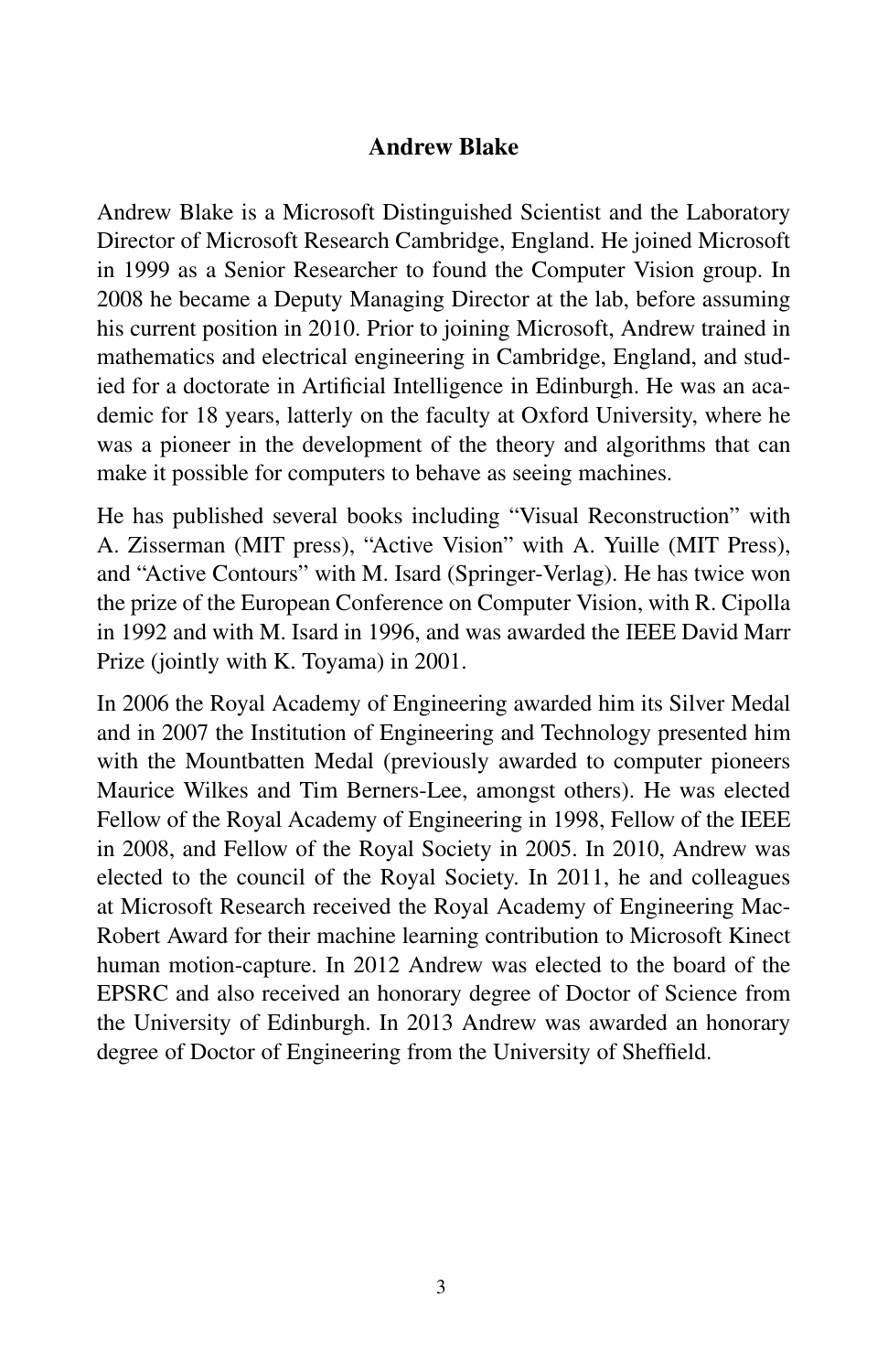#### Gibbs Lectures

- 1. February 1924, New York City; Professor Michael I. Pupin, Columbia University; *Coordination*, Scribner's Magazine, v. 76, no. 1, pp. 3–10 (1925).
- 2. December 1924, Washington, D.C.; Dr. Robert Henderson, Vice President, Equitable Life Assurance Society of the U.S.; *Life insurance as a social science and as a mathematical problem*, Bulletin of the American Mathematical Society, v. 31, nos. 5–6, pp. 227–252 (1925).
- 3. December 1925, Kansas City, Missouri; Professor James Pierpont, Yale University; *Some modern views of space*, Bulletin of the American Mathematical Society, v. 32, no. 3, pp. 225–258 (1926).
- 4. December 1926, Philadelphia, Pennsylvania; Professor H. B. Williams, Columbia University; *Mathematics and the biological sciences*, Bulletin of the American Mathematical Society, v. 33, no. 3, pp. 273–293 (1927).
- 5. December 1927, Nashville, Tennessee; Professor E. W. Brown, Yale University; *Resonance in the solar system*, Bulletin of the American Mathematical Society, v. 34, no. 3, pp. 265–289 (1928).
- 6. December 1928, New York City; Professor G. H. Hardy, Trinity College (England); *An introduction to the theory of numbers*, Bulletin of the American Mathematical Society, v. 35, no. 6, pp. 778–818 (1929).
- 7. December 1929, Des Moines, Iowa; Professor Irving Fisher, Yale University; *The applications of mathematics to the social sciences*, Bulletin of the American Mathematical Society, v. 36, no. 4, pp. 225–243 (1930).
- 8. December 1930, Cleveland, Ohio; Professor E. B. Wilson, Harvard School of Public Health; *Reminiscences of Gibbs by a student and colleague*, Bulletin of the American Mathematical Society, v. 37, no. 6, pp. 401–416 (1931).
- 9. December 1931, New Orleans, Louisiana; Professor P. W. Bridgman, Harvard University; *Statistical mechanics and the second law of thermodynamics*, Bulletin of the American Mathematical Society, v. 38, no. 4, pp. 225–245 (1932).
- 10. December 1932, Atlantic City, New Jersey; Professor R. C. Tolman, California Institute of Technology; *Thermodynamics and relativity*, Bulletin of the American Mathematical Society, v. 39, no. 2, pp. 49–74 (1933).
- 11. December 1934, Pittsburgh, Pennsylvania; Professor Albert Einstein, Institute for Advanced Study; *An elementary proof of the theorem concerning the equivalence of mass and energy*, Bulletin of the American Mathematical Society, v. 41, no. 4, pp. 223–230 (1935).
- 12. January 1935, St. Louis, Missouri; Dr. Vannevar Bush, Vice President, Massachusetts Institute of Technology; *Mechanical analysis*, Bulletin of the American Mathematical Society, v. 42, no. 10, pp. 649–670 (1936).
- 13. October 1936, New York City; Professor H. N. Russell, Princeton University; *Model stars*, Bulletin of the American Mathematical Society, v. 43, no. 2, pp. 49–77 (1937).
- 14. December 1937, Indianapolis, Indiana; Professor C. A. Kraus, Brown University; *The present status of the theory of electrolytes*, Bulletin of the American Mathematical Society, v. 44, no. 6, pp. 361–383 (1938).
- 15. December 1939, Columbus, Ohio; Professor Theodore von Kármán, California Institute of Technology; *The engineer grapples with nonlinear problems*, Bulletin of the American Mathematical Society, v. 46, no. 8, pp. 615–683 (1940).
- 16. September 1941, Chicago, Illinois; Professor Sewall Wright, University of Chicago; *Statistical genetics and evolution*, Bulletin of the American Mathematical Society, v. 48, no. 4, pp. 223–246 (1942).
- 17. November 1943, Chicago, Illinois; Professor Harry Bateman, California Institute of Technology; *The control of elastic fluids*, Bulletin of the American Mathematical Society, v. 51, no. 9, pp. 601–646 (1945).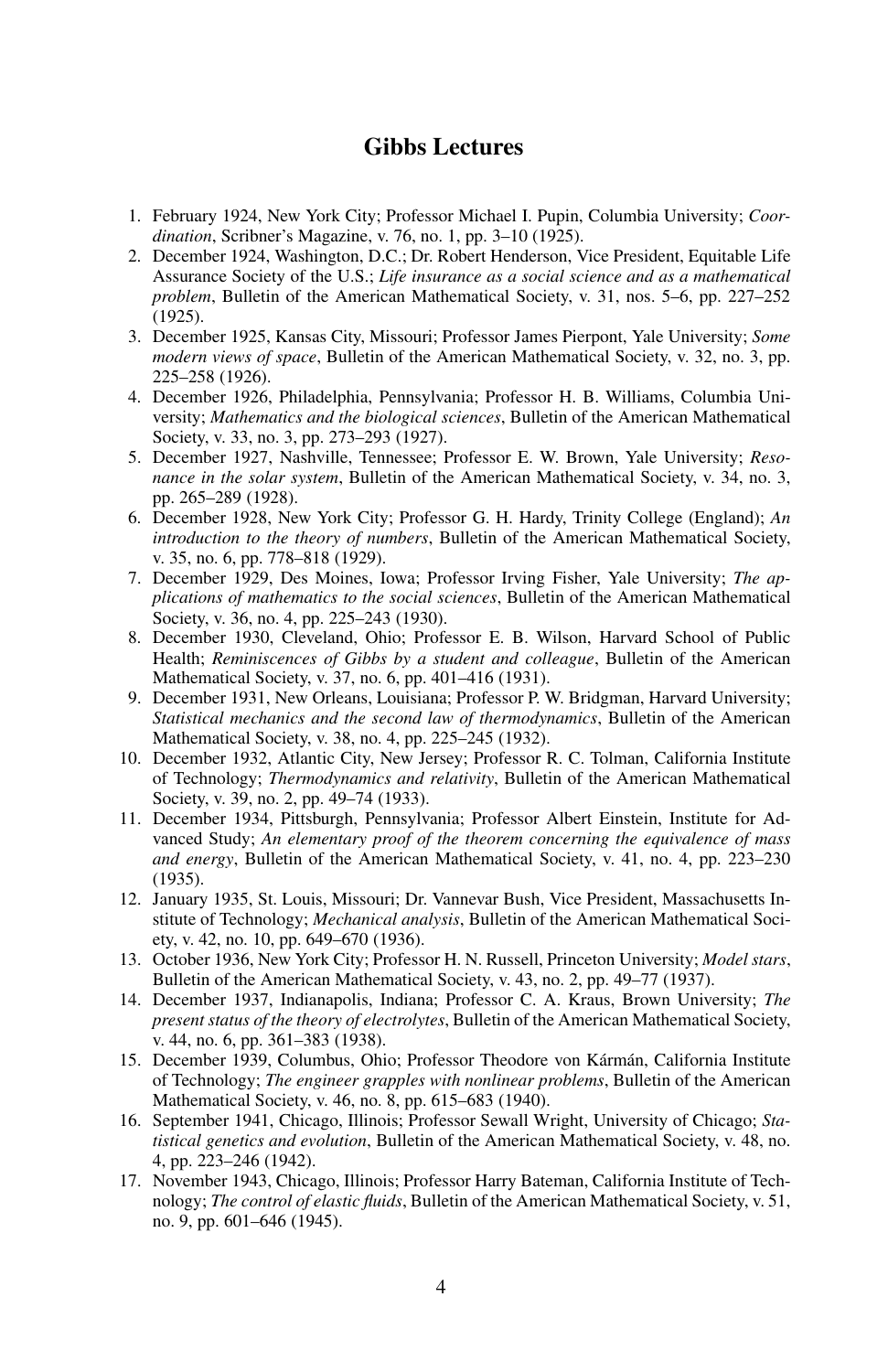- 18. November 1944, Chicago, Illinois; Professor John von Neumann, Institute for Advanced Study; *The ergodic theorem and statistical mechanics*.
- 19. November 1945, Chicago, Illinois; Professor J. C. Slater, Massachusetts Institute of Technology; *Physics and the wave equation*, Bulletin of the American Mathematical Society, v. 52, no. 5, part 1, pp. 392–400 (1946).
- 20. November 1946, Swarthmore, Pennsylvania; Professor Subrahmanyan Chandrasekhar, University of Chicago; *The transfer of radiation in stellar atmosphere*, Bulletin of the American Mathematical Society, v. 53, no. 7, pp. 641–711 (1947).
- 21. December 1947, Athens, Georgia; Professor P. M. Morse, Massachusetts Institute of Technology; *Mathematical problems in operations research*, Bulletin of the American Mathematical Society, v. 54, no. 7, pp. 602–621 (1948).
- 22. December 1948, Columbus, Ohio; Professor Hermann Weyl, Institute for Advanced Study; *Ramifications, old and new, of the eigenvalue problem*, Bulletin of the American Mathematical Society, v. 56, no. 2, pp. 115–139 (1950).
- 23. December 1949, New York City; Professor Norbert Wiener, Massachusetts Institute of Technology; *Problems of sensory prosthesis*, Bulletin of the American Mathematical Society, v. 57, no. 1, pp. 27–35 (1951).
- 24. December 1950, Gainesville, Florida; Professor G. E. Uhlenbeck, University of Michigan; *Some basic problems of statistical mechanics*.
- 25. December 1951, Providence, Rhode Island; Professor Kurt Gödel, Institute for Advanced Study; *Some basic theorems on the foundations of mathematics and their philosophical implications*. First published in his *Collected Works*, v. III, Oxford University Press, pp. 304–323 (1995). Published title omits the word "philosophical".
- 26. December 1952, St. Louis, Missouri; Professor Marston Morse, Institute for Advanced Study; *Topology and geometrical analysis*.
- 27. December 1953, Baltimore, Maryland; Professor Wassily Leontief, Harvard University; *Mathematics in economics*, Bulletin of the American Mathematical Society, v. 60, no. 3, pp. 215–233 (1954).
- 28. December 1954, Pittsburgh, Pennsylvania; Professor Kurt O. Friedrichs, Institute of Mathematical Sciences, New York University; *Asymptotic phenomena in mathematical physics*, Bulletin of the American Mathematical Society, v. 61, no. 6, pp. 485–504 (1955).
- 29. December 1955, Houston, Texas; Professor Joseph E. Meyer, University of Chicago; *The structure of simple fields*, Bulletin of the American Mathematical Society, v. 62, no. 4, pp. 332–346 (1956).
- 30. December 1956, Rochester, New York; Professor Marshall H. Stone, University of Chicago; *Mathematics and the future of science*, Bulletin of the American Mathematical Society, v. 63, no. 2, pp. 61–76 (1957).
- 31. January 1958, Cincinnati, Ohio; Professor H. J. Muller, Department of Zoology, Indiana University; *Evolution by mutation*, Bulletin of the American Mathematical Society, v. 64, no. 4, pp. 137–160 (1958).
- 32. January 1959, Philadelphia, Pennsylvania; Professor J. M. Burgers, University of Maryland; *On the emergence of patterns of order*, Bulletin of the American Mathematical Society, v. 69, no. 1, pp. 1–25 (1963).
- 33. January 1960, Chicago, Illinois; Professor Julian Schwinger, Harvard University; *Quantum field theory*.
- 34. January 1961, Washington, D.C.; Professor J. J. Stoker, Institute of Mathematical Sciences, New York University; *Some nonlinear problems in elasticity*, Bulletin of the American Mathematical Society, v. 68, no. 4, pp. 239–278 (1962). Published under the title *Some observations on continuum mechanics with emphasis on elasticity*.
- 35. January 1962, Cincinnati, Ohio; Professor C. N. Yang, Institute for Advanced Study; *Symmetry principles in modern physics*.
- 36. January 1963, Berkeley, California; Professor Claude E. Shannon, Massachusetts Institute of Technology; *Information theory*.
- 37. January 1964, Miami, Florida; Professor Lars Onsager, Yale University; *Mathematical problems of cooperative phenomena*.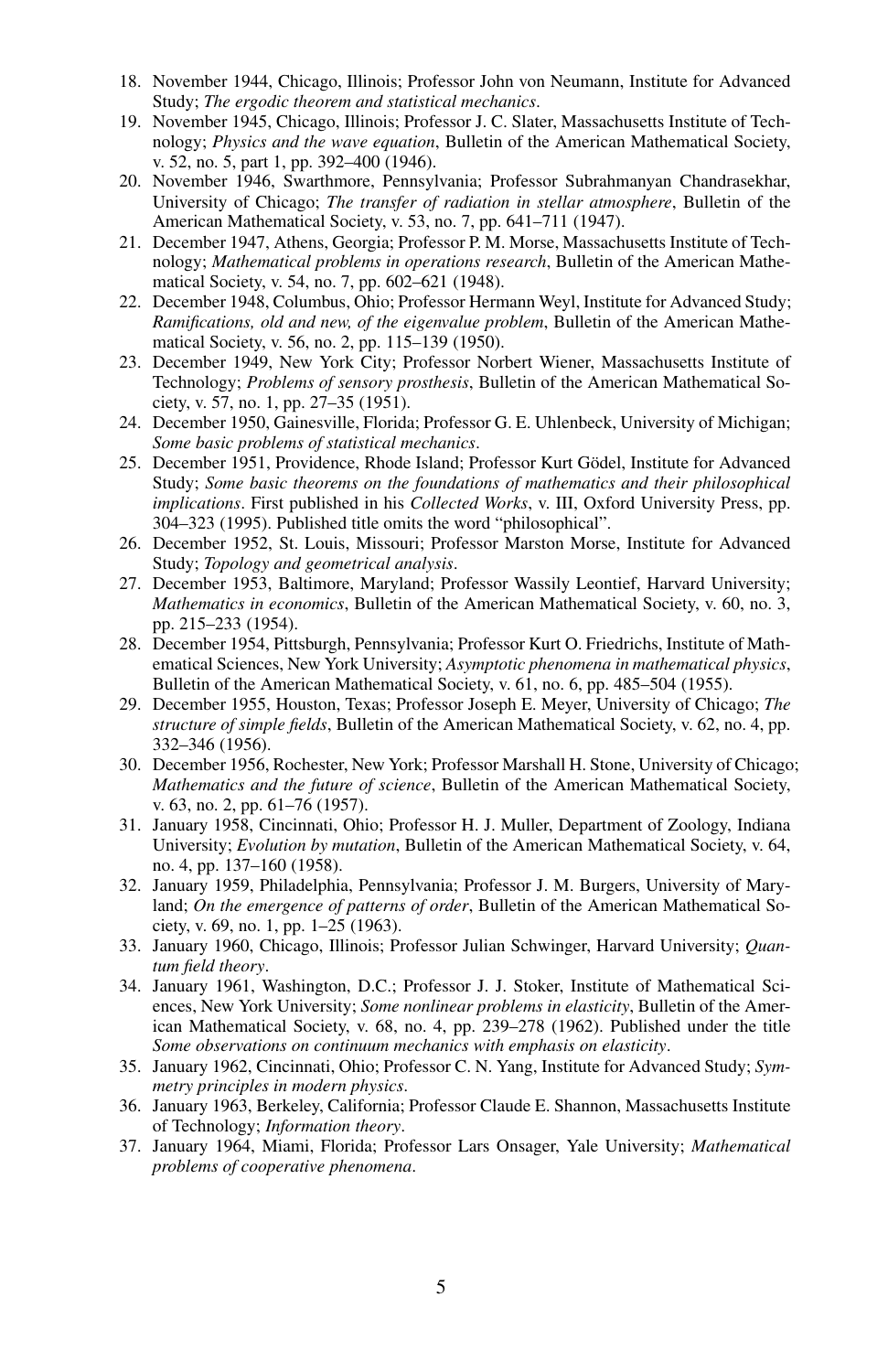- 38. January 1965, Denver, Colorado; Professor D. H. Lehmer, University of California, Berkeley; *Mechanical mathematics*, Bulletin of the American Mathematical Society, v. 72, no. 5, pp. 739–750 (1966).
- 39. January 1966, Chicago, Illinois; Professor Martin Schwarzschild, Princeton University; *Stellar evolution*.
- 40. January 1967, Houston, Texas; Professor Mark Kac, Rockefeller University; *Some mathematical problems in the theory of phase transitions*.
- 41. January 1968, San Francisco, California; Professor Eugene P. Wigner, Princeton University; *Problems of symmetry in old and new physics*, Bulletin of the American Mathematical Society, v. 74, no. 5, pp. 793-815 (1968).
- 42. January 1969, New Orleans, Louisiana; Professor Raymond L. Wilder, University of Michigan; *Trends and social implications of research*, Bulletin of the American Mathematical Society, v. 75, no. 5, pp. 891–906 (1969).
- 43. January 1970, San Antonio, Texas; Professor Walter H. Munk, Institute of Geophysics and Planetary Physics and the Scripps Institution of Oceanography, University of California, San Diego; *Tides and time*.
- 44. January 1971, Atlantic City, New Jersey; Professor Eberhard F. F. Hopf, Indiana University; *Ergodic theory and the geodesic flow on surfaces of constant negative curvature*, Bulletin of the American Mathematical Society, v. 77, no. 6, pp. 863–877 (1971).
- 45. January 1972, Las Vegas, Nevada; Professor Freeman J. Dyson, Institute for Advanced Study; *Missed opportunities*, Bulletin of the American Mathematical Society, v. 78, no. 5, pp. 635–652 (1972).
- 46. January 1973, Dallas, Texas; Professor Jurgen Moser, Courant Institute of Mathematical ¨ Sciences, New York University; *The stability concept in dynamical systems*.
- 47. January 1974, San Francisco, California; Professor Paul A. Samuelson, Massachusetts Institute of Technology, *Economics and mathematical analysis*.
- 48. January 1975, Washington, D.C.; Professor Fritz John, Courant Institute of Mathematical Sciences, New York University; *A priori estimates, geometric effects, and asymptotic behavior*, Bulletin of the American Mathematical Society, v. 81, no. 6, pp. 1013–1023 (1975).
- 49. January 1976, San Antonio, Texas; Professor Arthur S. Wightman, Princeton University; *Nonlinear functional analysis and some of its applications in quantum field theory*.
- 50. January 1977, St. Louis, Missouri; Professor Joseph B. Keller, Courant Institute of Mathematical Sciences, New York University; *Rays, waves, and asymptotics*, Bulletin of the American Mathematical Society, v. 84, no. 5, pp. 727–750 (1978).
- 51. January 1978, Atlanta, Georgia; Professor Donald E. Knuth, Stanford University; *Mathematical typography*, Bulletin of the American Mathematical Society (N.S.), v. 1, no. 2, pp. 337–372 (1979).
- 52. January 1979, Biloxi, Mississippi; Professor Martin Kruskal, Princeton University; *"What are solitons and inverse scattering anyway, and why should I care?"*
- 53. January 1980, San Antonio, Texas; Professor Kenneth Wilson, Cornell University; *The statistical continuum limit*.
- 54. January 1981, San Francisco, California; Professor Cathleen S. Morawetz, Courant Institute of Mathematical Sciences, New York University; *The mathematical approach to the sound barrier*, Bulletin of the American Mathematical Society (N.S.), v. 6, no. 2, pp. 127– 145 (1982). Published under the title *The mathematical approach to the sonic barrier*.
- 55. January 1982, Cincinnati, Ohio; Professor Elliott W. Montroll, Institute for Physical Science and Technology, University of Maryland, College Park, Maryland; *The dynamics and evolution of some sociotechnical systems*, Bulletin of the American Mathematical Society (N.S.), v. 16, no. 1, pp. 1–46 (1987).
- 56. January 1983, Denver, Colorado; Professor Samuel Karlin, Stanford University, Stanford, California; *Mathematical models and controversies of evolutionary theory*, Bulletin of the American Mathematical Society (N.S.), v. 10, no. 2, pp. 221–273 (1984). Published under the title *Mathematical models, problems, and controversies of evolutionary theory*.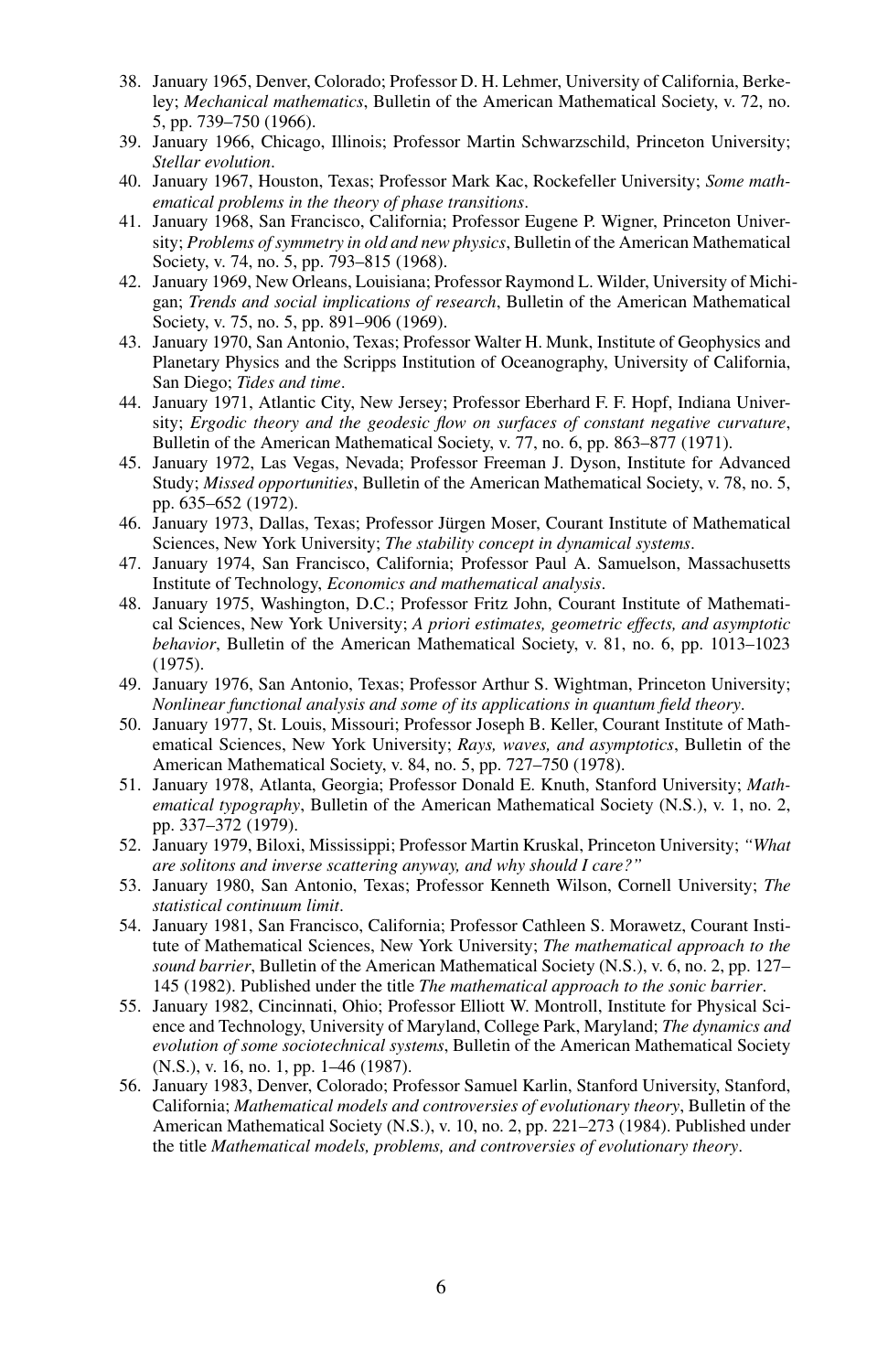- 57. January 1984, Louisville, Kentucky; Professor Herbert A. Simon, Carnegie-Mellon University, Pittsburgh, Pennsylvania; *Computer modeling of the processes of scientific and mathematical discovery*, Bulletin of the American Mathematical Society (N.S.), v. 11, no. 2, pp. 247–262 (1984). Published under the title *Computer modeling of scientific and mathematical discovery processes*.
- 58. January 1985, Anaheim, California; Professor Michael O. Rabin, Harvard University, Cambridge, Massachusetts and Hebrew University, Jerusalem, Israel; *Randomization in mathematics and computer science*.
- 59. January 1986, New Orleans, Louisiana; Professor L. E. Scriven, University of Minnesota; *The third leg*: *Mathematics and computation in applicable science and high technology*.
- 60. January 1987, San Antonio, Texas; Professor Thomas C. Spencer, Courant Institute of Mathematical Sciences, New York University; *Schrodinger operators and dynamical sys- ¨ tems*.
- 61. January 1988, Atlanta, Georgia; Professor David P. Ruelle, Institut des Hautes Etudes ´ Scientifiques, Paris, France; *How natural is our mathematics? The example of equilibrium statistical mechanics*, Bulletin of the American Mathematical Society (N.S.), v. 19, no. 2, pp. 259–268 (1988). Published under the title *Is our mathematics natural? The case of equilibrium statistical mechanics*.
- 62. January 1989, Phoenix, Arizona; Professor Elliott H. Lieb, Princeton University, Princeton, New Jersey; *The stability of matter*: *from atoms to stars*, Bulletin of the American Mathematical Society (N.S.), v. 22, no. 1, pp. 1–49 (1990).
- 63. January 1990, Louisville, Kentucky; Professor George B. Dantzig, Stanford University, Stanford, California; *The wide wide world of pure mathematics that goes by other names*.
- 64. January 1991, San Francisco, California; Sir Michael Atiyah, FRS, Trinity College, Cambridge, England; *Physics and the mysteries of space*; Selected Lectures, AMS videotape.
- 65. January 1992, Baltimore, Maryland; Professor Michael E. Fisher, Institute for Physical Sciences and Technology, University of Maryland, College Park, Maryland; *Approaching the limit*: *Mathematics and myth in statistical physics*.
- 66. January 1993, San Antonio, Texas; Professor Charles S. Peskin, Courant Institute of Mathematical Sciences, New York University; *Fluid dynamics and fiber architecture of the heart and its valves*.
- 67. January 1994, Cincinnati, Ohio; Professor Robert M. May, Oxford University; *Necessity and chance*: *Deterministic chaos in ecology and evolution*, Bulletin of the American Mathematical Society (N.S.), v. 32, no. 3, pp. 291–308 (1995) .
- 68. January 1995, San Francisco, California; Professor Andrew J. Majda, Princeton University; *Turbulence, turbulent diffusion, and modern applied mathematics*.
- 69. January 1996, Orlando, Florida; Professor Steven Weinberg, University of Texas, Austin; *Is field theory the answer? Is string theory the answer? What was the question?*
- 70. January 1997, San Diego, California; Professor Persi Diaconis, Department of Mathematics, Harvard University; *Patterns in eigenvalues*, Bulletin of the American Mathematical Society (N.S.), v. 40, no. 2, pp. 155–178 (2003).
- 71. January 1998, Baltimore, Maryland; Professor Edward Witten, School of Natural Sciences, Institute for Advanced Study; *M-Theory*, Notices of the American Mathematical Society, v. 45, no. 9, pp. 1124–1129 (1999). Published under the title *Magic, mystery, and matrix*.
- 72. January 1999, San Antonio, Texas; Professor Nancy J. Kopell, Boston University; *We got rhythm*: *Dynamical systems of the nervous system*, Notices of the American Mathematical Society, v. 47 no. 1, pp. 6–16 (2000).
- 73. January 2000, Washington, DC; Professor Roger Penrose, Mathematical Institute, Oxford University; *Physics, computability, and mentality*.
- 74. January 2001, New Orleans, Louisiana; Professor Ronald L. Graham, University of California, San Diego; *The Steiner problem*.
- 75. January 2002, San Diego, California; Professor Michael V. Berry, Physics Department, Bristol University, UK; *Making light of mathematics*, Bulletin of the American Mathematical Society (N.S.), v. 40, no. 2, pp. 229–237 (2003).